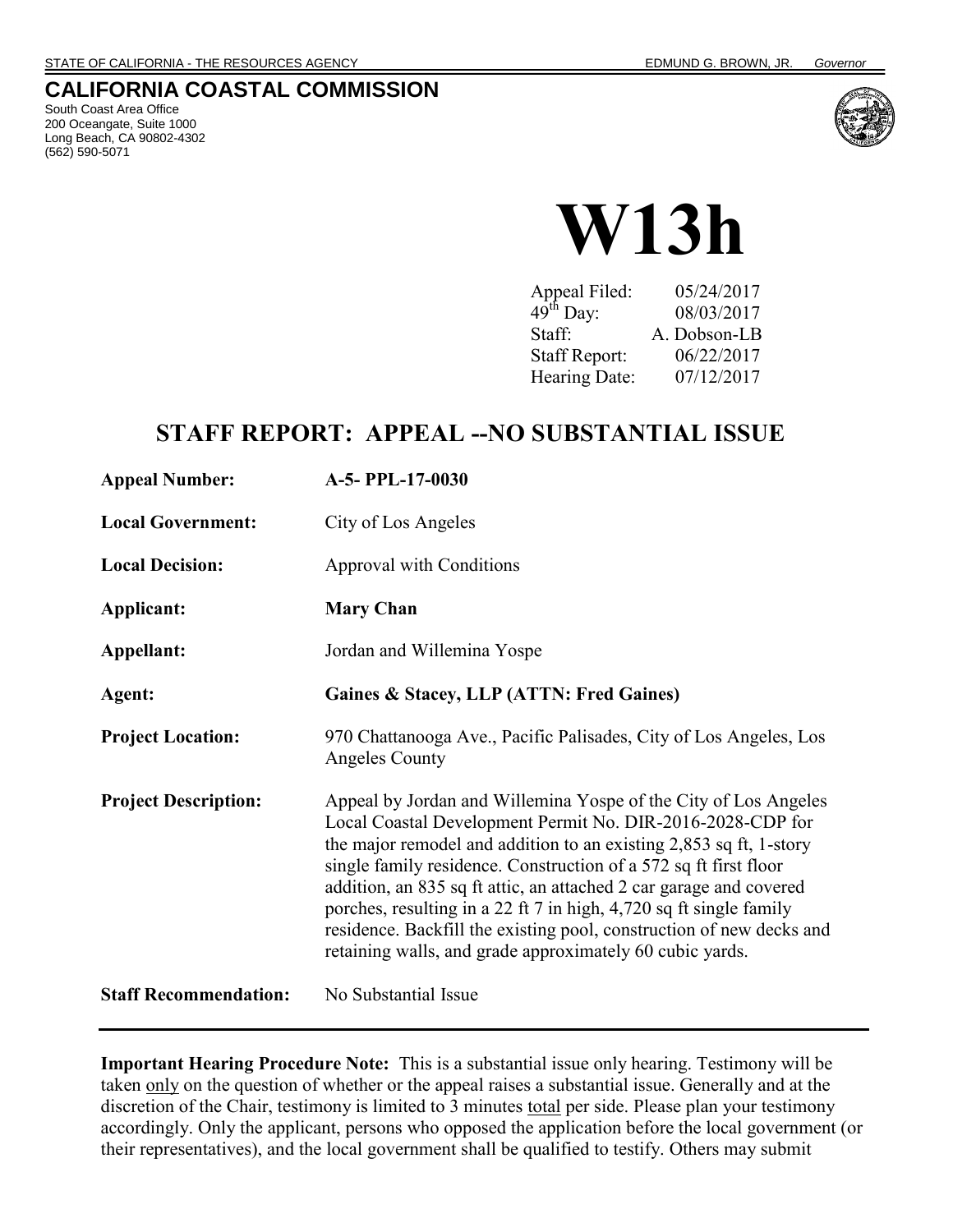comments in writing. If the Commission determines that the appeal does raise a substantial issue, the de novo phase of the hearing will occur at a future Commission meeting, during which it will take public testimony.

### **SUMMARY OF STAFF RECOMMENDATION**

The Commission's role at the "substantial issue" phase of an appeal is to decide whether the appeal of the local government action raises a substantial issue as to conformity with the Chapter 3 policies of the Coastal Act. Here, the staff recommends that the Commission, after public hearing, determine that no substantial issue exists with respect to the grounds on which the appeal has been filed.

The appellants contend that: 1) the city erroneously described the project as a "remodel," when in fact the project exceeded the scope of a remodel due to significant demolition of the existing structure; 2) as constructed, the project is larger than what was approved by the City of Los Angeles; and 3) the City incorrectly found that the project was consistent with Section 30253 of the Coastal Act based on outdated and inaccurate geologic information. None of these claims raise a substantial issue.

In 2015, the City initially issued an exemption for a remodel, and construction of the additions began. However, upon closer inspection during construction, the City found that the project exceeded the scope of the remodel approved by the exemption. For example, several footings of the foundation needed to be replaced and demolition exceeded 50% of the existing structure. The city then rescinded the exemption and issued a CDP, which is the subject of this appeal. City exemptions can be appealed when the development exceeds the scope of the exemption. At this point, however, appealing the CDP because the project exceeds the scope of the exemption for a remodel is no longer a valid reason for the appeal since the exemption was rescinded and the applicant applied for a CDP for the project.

The City also described the project as a "remodel" in the CDP project description, rather than as new development; however, the amount of demolition exceeded 50% of the structure and included improvements to the existing foundation. Thus, the project should have been described as new development. Regardless of this fact, the City properly found that the new development is consistent with Coastal Act Section 30253's mandate that new development be safe from geologic hazards. Describing the project as a remodel instead of a new development made no difference in the resulting project or its consistency with respect to the Coastal Act and therefore does not raise a substantial issue.

Regarding the appellants' second claim, that the project is larger than what was approved by the City, it is not clear as to what the appellant is referring. The project could now be considered "larger" than what the city approved by the exemption; however, the as-built plans in the City's record are consistent with the project approved by the CDP.

Finally, there is no substantial issue regarding the project's geologic safety or consistency with Section 30253 of the Coastal Act. The City Planning Director, as well as the West Los Angeles Area Planning Commission (WLAAPC), relied on several geotechnical reports, foundation plans, and a slope stability analysis to conclude that the development would be consistent with 30253 of the Coastal Act. Conditions of approval included requirements by the Department of Building and Safety that project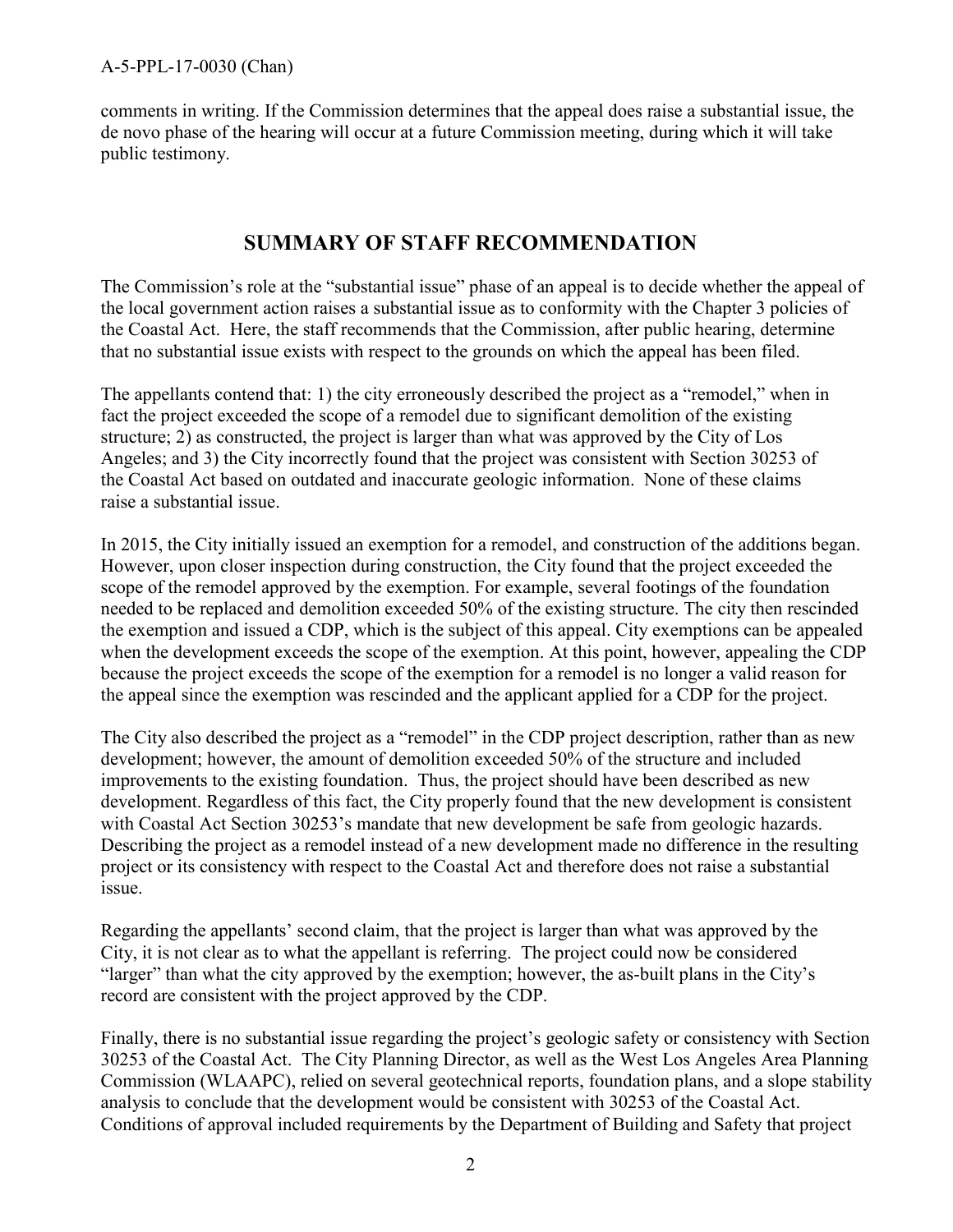elements (additions, decks, pools and retaining walls) be supported on foundations that extend into bedrock, that the pool be backfilled under the supervision and approval of the geologist and soil engineer, and that site drainage avoid the slope. The findings are based on current geotechnical information and properly concluded that compliance with the conditions will minimize risk to life and property and will ensure that the project will not create nor contribute significantly to erosion, geologic instability, or destruction of the site, as required by Section 30253 of the Coastal Act. Therefore, approval of the CDP does not raise a substantial issue.

The motion to carry out the staff recommendation is on Page Five.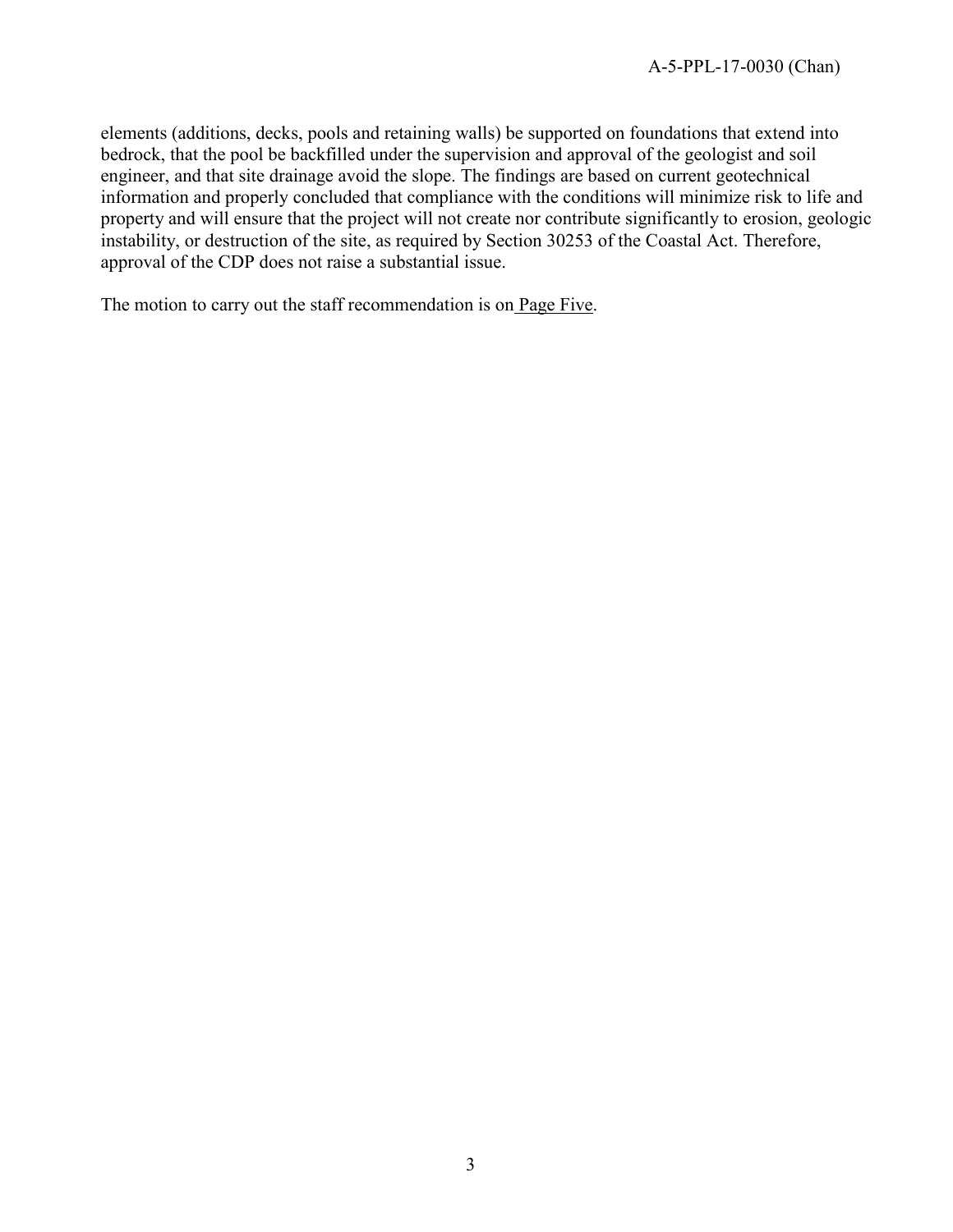# **TABLE OF CONTENTS**

| I. MOTION AND RESOLUTION - NO SUBSTANTIAL ISSUE |  |
|-------------------------------------------------|--|
|                                                 |  |
|                                                 |  |
|                                                 |  |
|                                                 |  |
|                                                 |  |
|                                                 |  |
|                                                 |  |

### **[EXHIBITS](https://documents.coastal.ca.gov/reports/2017/7/W13h/W13h-7-2017-exhibits.pdf)**

Exhibit 1 – Project Location Exhibit 2 – Project Plans [Exhibit 3 – Appeal](https://documents.coastal.ca.gov/reports/2017/7/W13h/W13h-7-2017-exhibits.pdf)  [Exhibit 4 – City Coastal Development Permits](https://documents.coastal.ca.gov/reports/2017/7/W13h/W13h-7-2017-exhibits.pdf)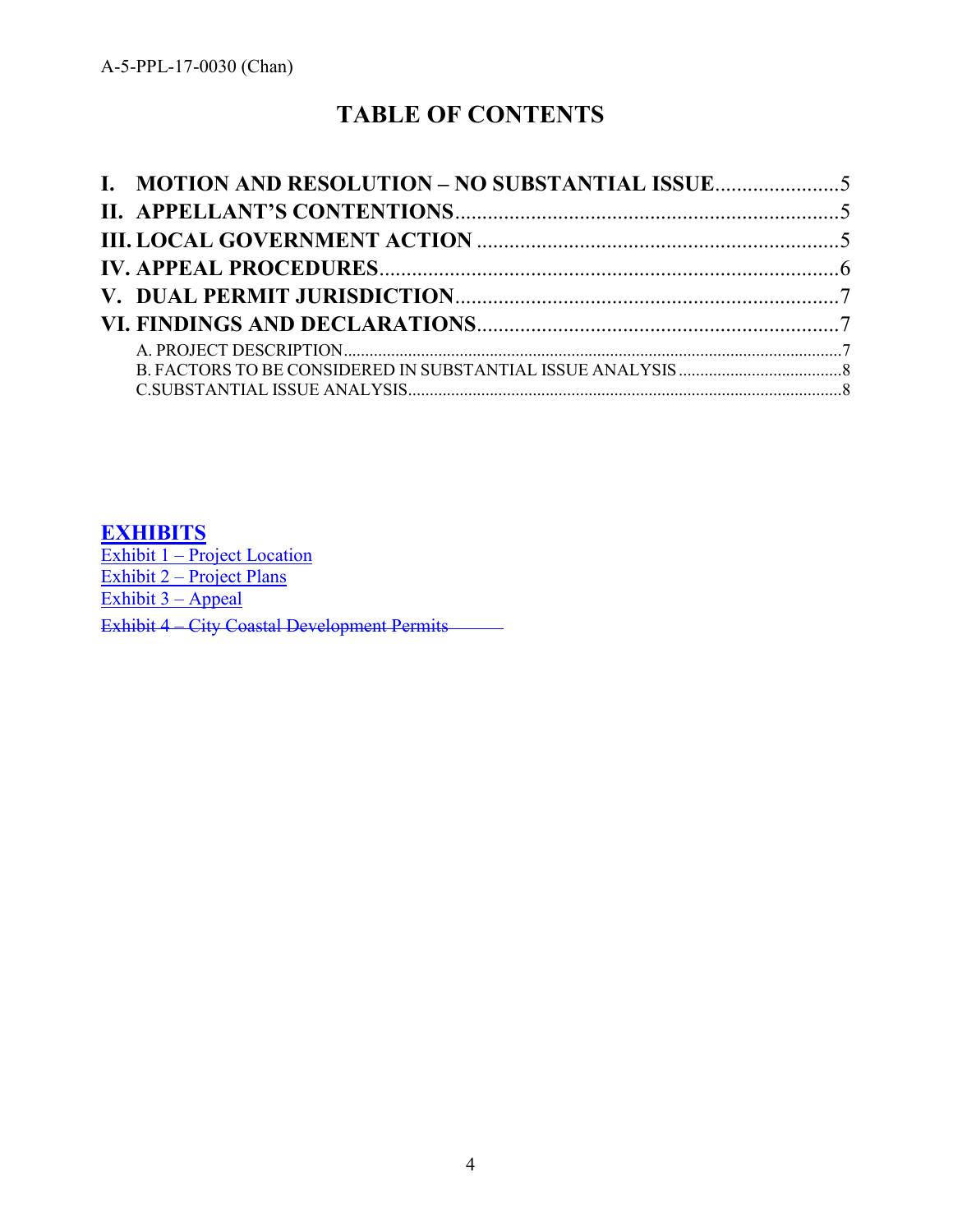# <span id="page-4-0"></span>**I. MOTION AND RESOLUTION – NO SUBSTANTIAL ISSUE**

**Motion:** *I move that the Commission determine that Appeal No. A-5-PPL-17-0030 raises NO Substantial Issue with respect to the grounds on which the appeal has been filed under § 30602 of the Coastal Act.*

Staff recommends a **YES** vote. Passage of this motion will result in a finding of No Substantial Issue and adoption of the following resolution and findings. If the Commission finds No Substantial Issue, the Commission will not hear the application de novo and the local action will become final and effective. The motion passes only by an affirmative vote of the majority of the Commissioners present.

#### **Resolution:**

*The Commission hereby finds that Appeal No. A-5-PPL-17-0030 presents NO SUBSTANTIAL ISSUE with respect to the grounds on which the appeal has been filed under § 30602 of the Coastal Act regarding consistency with Chapter 3 policies of the Coastal Act*.

### <span id="page-4-1"></span>**II. APPELLANT'S CONTENTIONS**

The appellants have appealed the City of Los Angeles' approval of Local Coastal Development Permit No. DIR-2016-2028-CDP for the proposed remodel and addition to an existing 2,853 sq ft, 1-story single family residence and construction of a 572 sq ft first floor addition, an 835 sq ft attic, and an attached 2 car garage and covered porches, resulting in a 22 ft -7 in high, 4,720 sq ft single family residence.

The appellants request that the Commission overturn the City's approval of the local CDP because: the project exceeds the scope of a remodel due to significant demolition of the existing structure; as constructed, the project is larger than what was approved by the City; and the City incorrectly found that the project was consistent with Section 30253 of the Coastal Act based on outdated and inaccurate geologic information (**[Exhibit 3](https://documents.coastal.ca.gov/reports/2017/7/W13h/W13h-7-2017-exhibits.pdf)**). The appellants also stated that the City seems to have an unwritten agreement with the developer regarding approval of the project, which is neither substantiated nor relevant to Coastal Act policies.

### <span id="page-4-2"></span>**III. LOCAL GOVERNMENT ACTION**

On March 5, 2015 the City of Los Angeles granted Coastal Exemption No. ZA-2015-0906-CEX for the remodel and addition to an existing single family residence in the single permit jurisdiction of the Coastal zone. Subsequently, during construction the Department of Building and Safety determined that more than 50% of the exterior walls were demolished, and that the project had exceed the scope of what qualifies as exempt. The applicant halted construction and applied for a Coastal Development Permit as requested by the City.

On March 16, 2017 the City Planning Director approved Local Coastal Development Permit No. DIR-2016-2028-CDP for the proposed project. The decision was appealed to the WLAAPC and on April 19, 2017 the WLAAPC denied the appeal and sustained the decision and findings of the Planning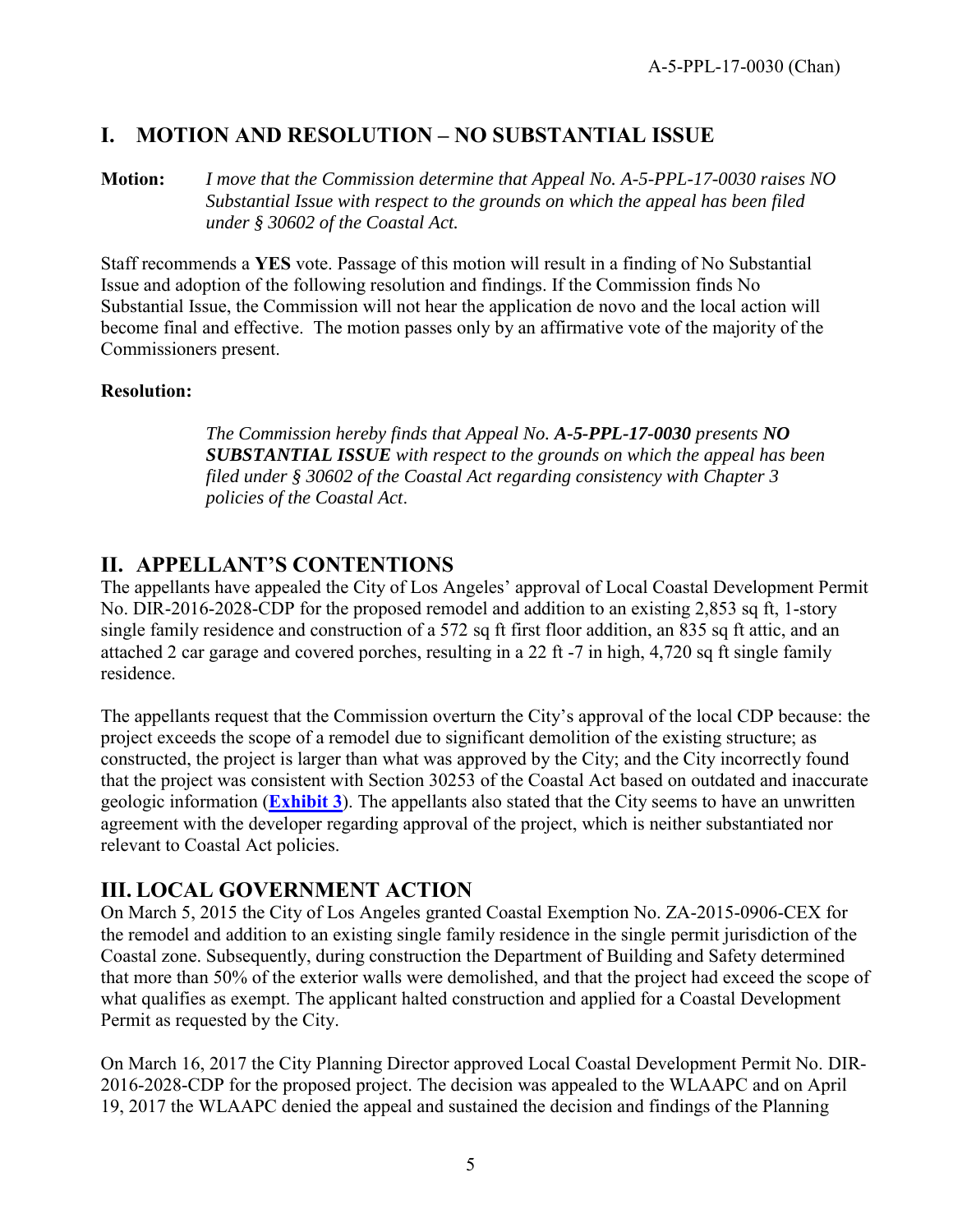#### A-5-PPL-17-0030 (Chan)

Director. The decision was not appealed any further locally, and the decision was effective on April 26, 2017. The appeal procedure was not exhausted at the local level.

# <span id="page-5-0"></span>**IV. APPEAL PROCEDURES**

Section 30600(b) of the Coastal Act provides that prior to certification of its Local Coastal Program (LCP), a local jurisdiction may, with respect to development within its area of jurisdiction in the coastal zone and consistent with the provisions of Sections 30604, 30620 and 30620.5, establish procedures for the filing, processing, review, modification, approval or denial of a coastal development permit. Pursuant to this provision, the City of Los Angeles developed a permit program in 1978 to exercise its option to issue local coastal development permits. Sections 13301-13325 of Title 14 of the California Code of Regulations provide procedures for issuance and appeals of locally issued coastal development permits. Section 30602 of the Coastal Act allows any action by a local government on a coastal development permit application evaluated under Section 30600(b) to be appealed to the Commission. The standard of review for such an appeal is the Chapter 3 policies of the Coastal Act [Cal. Pub. Res. Code §§ 30200 and 30604.]

After a final local action on a local coastal development permit application, the Coastal Commission must be noticed within five days of the decision. After receipt of such a notice which contains all the required information, a twenty working-day appeal period begins during which any person, including the applicants, the Executive Director, or any two members of the Commission, may appeal the local decision to the Coastal Commission. [Cal. Pub. Res. Code § 30602.] As provided under section 13318 of Title 14 of the California Code of Regulations, the appellant must conform to the procedures for filing an appeal as required under section 13111 of Title 14 of the California Code of Regulations, including stating the specific grounds for appeal and providing a summary of the significant question raised by the appeal.

The action currently before the Commission is to find whether there is a "substantial issue" or "no substantial issue" raised by the appeal of the local approval of the proposed project. Sections 30621 and 30625(b)(1) of the Coastal Act require a de novo hearing of the appealed project unless the Commission determines that no substantial issue exists with respect to the grounds for appeal.

Commission staff recommends a finding of no substantial issue. If the Commission decides that the appellant's contentions raise no substantial issue as to conformity with Chapter 3 of the Coastal Act, the action of the local government becomes final. Alternatively, if the Commission finds that a substantial issue exists with respect to the conformity of the City's action with the Chapter 3 policies of the Coastal Act, the local coastal development permit action is voided and the Commission would typically continue the public hearing to a later date in order to review the coastal development permit as a de novo matter. [Cal. Pub. Res. Code §§ 30621 and 30625.] Section 13321 of the Coastal Commission regulations specifies that de novo actions will be heard according to the procedures outlined in Sections 13114 and 13057-13096 of the Commission's regulations.

If there is no motion from the Commission to find no substantial issue, it will be presumed that the appeal raises a substantial issue and the Commission will schedule the de novo phase of the public hearing on the merits of the application at a subsequent Commission hearing. A de novo public hearing on the merits of the application applies the Chapter 3 policies of the Coastal Act. Sections 13110-13120 of Title 14 of the California Code of Regulations further explain the appeal hearing process.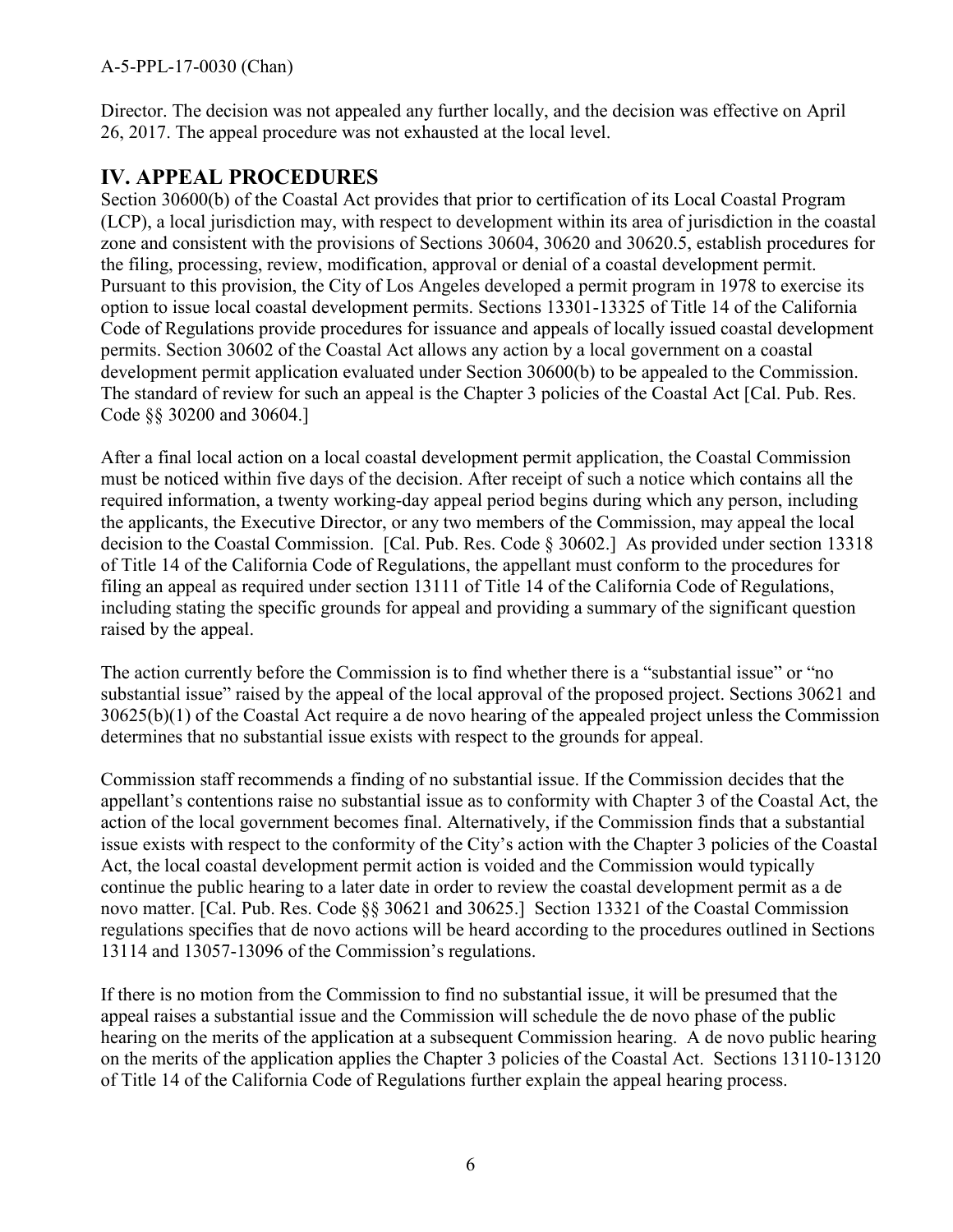Those who are qualified to testify at the substantial issue hearing, as provided by Section 13117 of Title 14 of the California Code of Regulations, will have three minutes per side to address whether the appeal raises a substantial issue. The only persons qualified to testify before the Commission at the substantial issue portion of the appeal process are the applicants, persons who opposed the application before the local government (or their representatives), and the local government. Testimony from other persons must be submitted in writing. The Commission will then vote on the substantial issue matter. It takes a majority of Commissioners present to find that the grounds for the appeal raise no substantial issue.

Should the Commission determine that a substantial issue exists, it would consider the coastal development permit application de novo. The applicable test for the Commission to consider in a de novo review of the project is whether the proposed development is in conformity with the Chapter 3 policies of the Coastal Act and, if the development is between the sea and the first public road paralleling the sea, the public access and recreation policies of the Coastal Act. If a de novo hearing is held, testimony may be taken from all interested persons.

# <span id="page-6-0"></span>**V. SINGLE PERMIT JURISDICTION**

Within the areas specified in Section 30601, which is known in the City of Los Angeles permit program as the Dual Permit Jurisdiction area, the Coastal Act requires that the development which receives a local coastal development permit also obtain a "dual" coastal development permit from the Coastal Commission. For projects located inland of the areas identified in Section 30601 (Single Permit Jurisdiction), the City of Los Angeles local coastal development permit is the only coastal development permit required, with the exception of major public works projects or major energy facilities. Based on the maps in the South Coast District office, the proposed development is located within the *Single Permit Jurisdiction*.

# <span id="page-6-1"></span>**VI. FINDINGS AND DECLARATIONS**

### <span id="page-6-2"></span>**A. PROJECT DESCRIPTION**

The existing house is a single story 2,853 sq. ft. house with attached 2 car garage and a pool. The City's CDP approved the demolition of portions of the structure and the construction of a 572 sq. ft. first floor addition, an 835 sq. ft. attic, an attached 2 car garage and covered porches, resulting in a 22 ft.-7 in. high, 4,720 sq. ft. single family residence, with new decks and retaining walls, and 60 cubic yards of grading to backfill the existing pool (**[Exhibit 2](https://documents.coastal.ca.gov/reports/2017/7/W13h/W13h-7-2017-exhibits.pdf)**).

The project site is in the single permit jurisdiction, approximately 1 mile from the beach. It is located on an inland slope, on a 13,280 sq. ft. lot. The property is zoned R1-1 (low density residential) and the development is consistent with the zoning (**[Exhibit 1](https://documents.coastal.ca.gov/reports/2017/7/W13h/W13h-7-2017-exhibits.pdf)**).

The City issued a Coastal Exemption for the remodel of the existing structure. Subsequently, the Department of Building and Safety determined that more than 50% of the exterior walls were demolished, and that the project had exceed the scope of what qualifies as exempt. The applicant halted construction and applied for a Coastal Development Permit (CDP). The development is approximately 75% complete.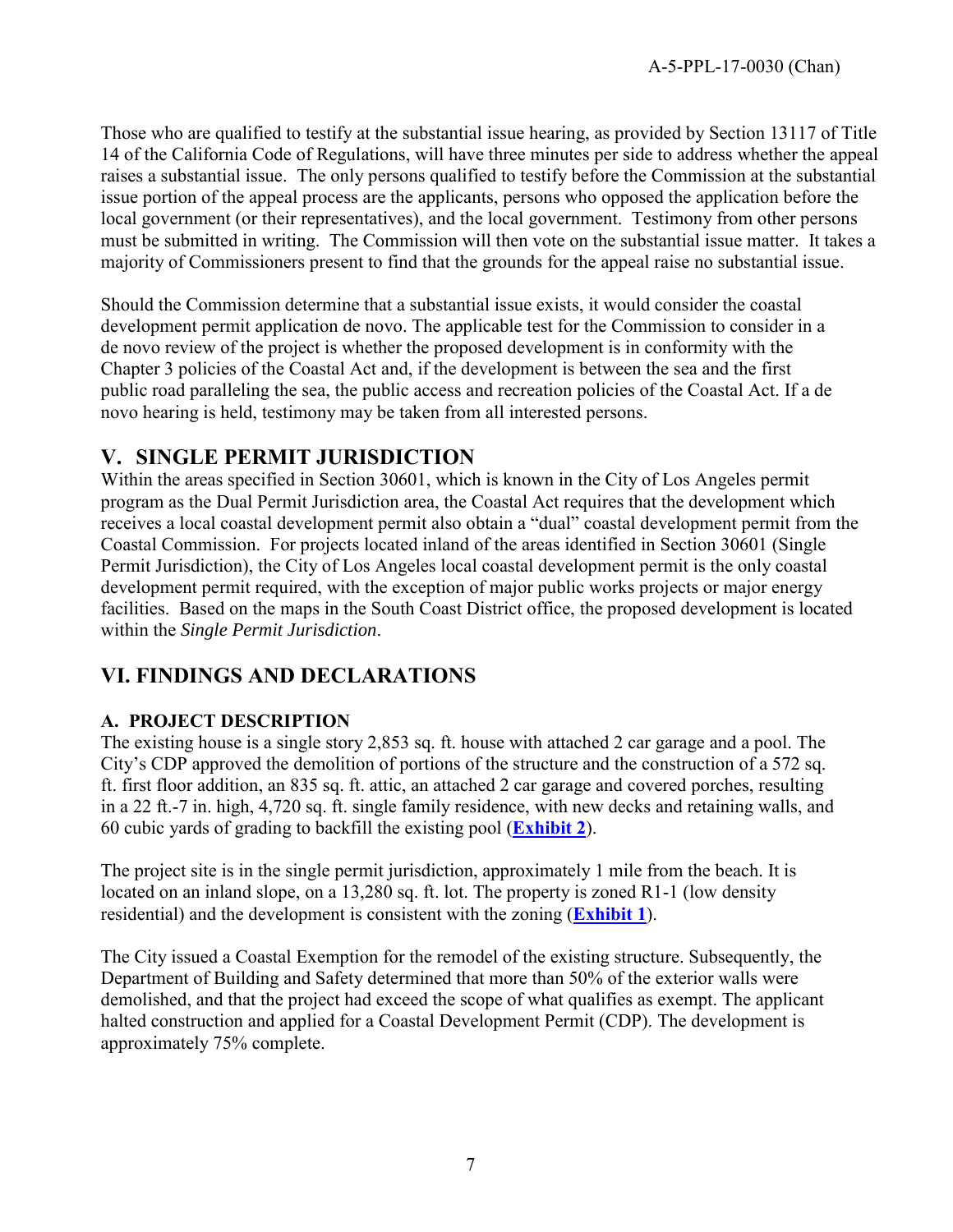#### <span id="page-7-0"></span>**B. FACTORS TO BE CONSIDERED IN SUBSTANTIAL ISSUE ANALYSIS**

Section 30625(b)(1) of the Coastal Act states that the Commission shall hear an appeal of a local government action carried out pursuant to Section 30600(b) unless it finds that no substantial issue exists as to conformity with Chapter 3 of the Coastal Act. The term "substantial issue" is not defined in the Coastal Act or its implementing regulations. Section 13115(b) of the Commission's regulations simply indicates that the Commission will hear an appeal unless it "finds that the appeal raises no significant question." In previous decisions on appeals, the Commission has been guided by the following factors.

- 1. The degree of factual and legal support for the local government's decision that the development is consistent or inconsistent with the relevant provisions of the Coastal Act;
- 2. The extent and scope of the development as approved or denied by the local government;
- 3. The significance of the coastal resources affected by the decision;
- 4. The precedential value of the local government's decision for future interpretations of its LCP; and,
- 5. Whether the appeal raises local issues, or those of regional or statewide significance.

Even when the Commission chooses not to hear an appeal, appellants nevertheless may obtain judicial review of the local government's coastal permit decision by filing petition for a writ of mandate pursuant to Code of Civil Procedure, Section 1094.5.

Staff is recommending that the Commission find that no substantial issue exists with respect to whether the local government action conforms with the provisions of Chapter 3 of the Coastal Act for the reasons set forth below.

#### <span id="page-7-1"></span>**C. SUBSTANTIAL ISSUE ANALYSIS**

As stated in Section IV of this report, the grounds for an appeal of a CDP issued by a local government prior to certification of its LCP are the project's conformity with Chapter 3 policies of the Coastal Act. Any local government CDP issued or denied prior to certification of its LCP may be appealed to the Commission. The Commission shall hear an appeal unless it determines that no substantial issue exists as to conformity with Chapter 3 policies. The Commission's decision will be guided by the factors listed in the previous section of this report (B. Factors to be Considered in Substantial Issue Analysis).

The appellants request that the Commission overturn the City's approval of the local CDP because the project exceeded the scope of a remodel with significant demolition of the existing structure; as constructed the project is larger than what was approved by the City; and that the City incorrectly made findings that the project was consistent with Section 30253 of the Coastal Act. Section 30253 of the Coastal Act states, in part:

*New development shall do all of the following:* 

*(a) Minimize risks to life and property in areas of high geologic, flood, and fire hazard.* 

*(b) Assure stability and structural integrity, and neither create nor contribute significantly to erosion, geologic instability, or destruction of the site or surrounding area or in any*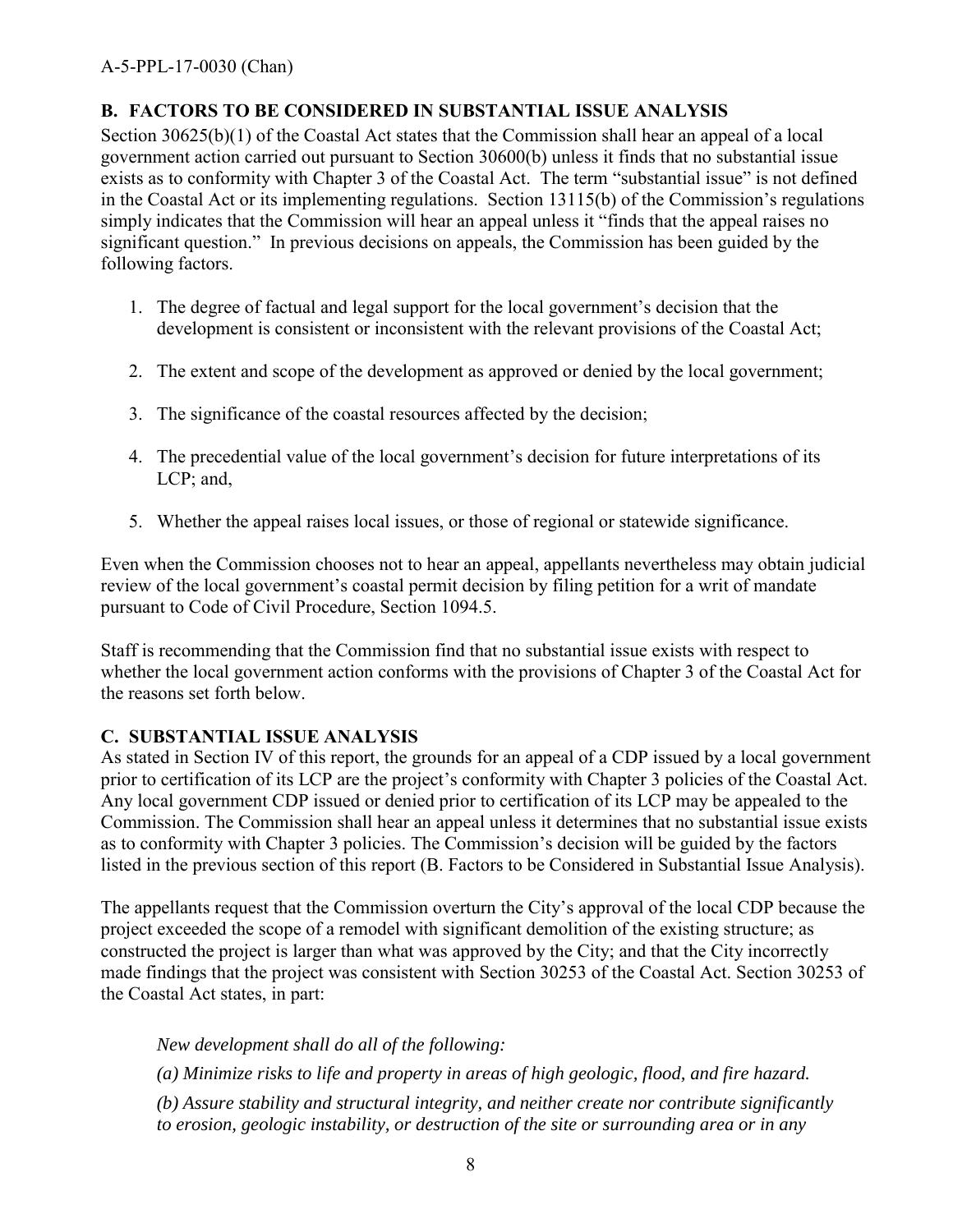*way require the construction of protective devices that would substantially alter natural landforms along bluffs and cliffs.* 

As explained earlier, the project did exceed the scope of a remodel and did exceed what was originally approved by the exemption, because upon closer inspection, several footings of the foundation needed to be replaced and demolition exceeded 50% of the existing structure. The exemption was rescinded by the City and the applicant subsequently applied for a CDP from the City, which is the subject of this appeal. City exemptions can be appealed when the development exceeds the scope of the exemption. However, appealing the CDP because the project exceeded the scope of the exemption, at this point, is no longer a valid reason for the appeal. Since the City rescinded the exemption and required a CDP for the proposed development, the CDP corrected the situation where the development exceeded the scope of the exemption, and therefore, this does not raise a substantial issue.

Regarding the appellants' second contention that the project is larger than what was approved by the City, it is unclear as to what the appellants is referring. The appellants did not state that the project was out of character for the area. The project could now be considered "larger" than approved by the exemption; however, the as-built plans in the City's record are consistent with the project approved by the CDP. There is no difference in square footage or height between the as-built project and the Cityapproved project, and therefore, this does not raise a substantial issue. The appellants have also argued that the home will have a new second story. The applicants have characterized the space as an 835 sq. ft. finished attic. The CDP conditioned the project so that "no portion of the attic shall be used as habitable space" (condition #8) (**[Exhibit 4](https://documents.coastal.ca.gov/reports/2017/7/W13h/W13h-7-2017-exhibits.pdf)**). Were the space actually proposed as a second story, a second story is not inconsistent with the homes in the area as there are at least fifteen 2+ story structures within the area. Further, the home is proposed to be 22 ft- 7 in. high, which is well below the area's height limit of 33 feet. The City's CDP states that the square footage of the home as proposed will be 4.720 sq. ft., which is less than the maximum allowed under local zoning. Although it is slightly larger than the homes in the area, which range from approximately 1,500 - 4,000 sq. ft., the asbuilt development is not larger than the City-approved project.

Neither an attic, a second story, nor the proposed square footage are inconsistent with the area's character. The appellants also did not state in the appeal that they believe the proposed attic space is inconsistent with the character of the area. For all of these reasons, the City's approval of an attic space and a home of this size raise no substantial issue.

The City described the project as a remodel in the CDP project description, rather than as new development; however, the amount of demolition exceeded 50% of the structure and included improvements to the existing foundation, so that the project should have been described as new development. Regardless of how the project was described, the City properly found that the new development is consistent with the Coastal Act. Describing the project as a remodel instead of a new development made no difference in the resulting project or its consistency with respect to the Coastal Act, and therefore does not raise a substantial issue.

The appellants contend that the City approved the project without adequate and accurate geotechnical information and that the project is not consistent with Section 30253 of the Coastal Act. In response to the applicant's 2013 geotechnical report, the appellants provided a response to the City entitled *Preliminary Geotechnical Analysis, May 2017,* stating that the applicant's geotechnical report has several shortcomings including: inadequate maps and cross sections, inadequate test pits, a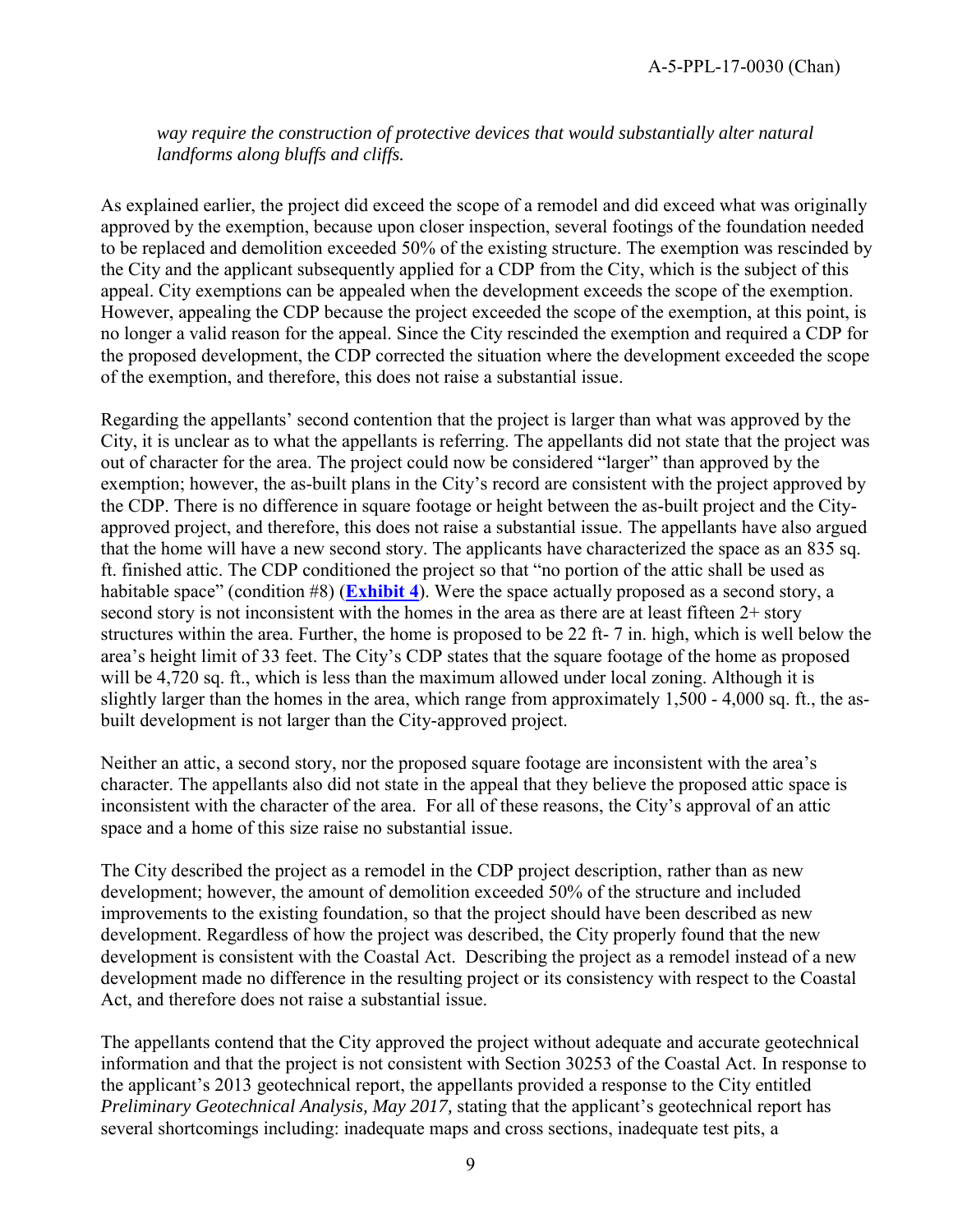#### A-5-PPL-17-0030 (Chan)

questionable slope stability analysis, and that the project represents "mansionization" of the existing home without proper geotechnical investigations and information. The report states, for example, that test pits were not dug to a sufficient depth. This report was composed after the approval of the local CDP, and after the WLAAPC made the determination to sustain the decision to approve the CDP.

The appellants were under the impression that the only geotechnical report available to the City was the *Preliminary Geologic and Soils Engineering Investigation, December 2013,* provided by the applicant when the City made the determination to approve the CDP. Since 2013, the applicant has provided to the City several additional, more current geotechnical reports and responses that address the updated project and the appellants' geotechnical concerns, including an *Updated Geologic and Soils Engineering Report, July 2014,* a *Compaction Report, July 2015*, as well as several addenda letters regarding current site conditions and a summary of the friction piles. A direct response to the appellants' report was prepared in June 2017.

The appellants' geotechnical report states that test pits were 6.5 feet deep, but the applicant's response states that pits were dug up to 10.5 feet deep. As conditioned, and as partially constructed, 11 piles into bedrock were constructed to support the additions to the home and the patio, and the rear yard slope was stabilized with a series of caissons/ soldier piles that were dug to 30 feet deep. These caissons stabilized the slope and continue to protect the development on the site. The pool is proposed to be filled with soil and compacted per City engineering standards, which is the only grading occurring on the site. The additions to the front of the property will be constructed upon caissons and will not affect the slope stability in the rear yard, and the addition of a deck in the rear yard upon piles pursuant to the City's special condition will not contribute to any slope instability. The City's review of the geotechnical information submitted by the applicant and the City's approval of the project with conditions addressed any possible shortcomings of the reports by requiring the appropriate foundational elements.

In past actions, the Commission has considered the construction of caissons as protective devices adjacent to coastal bluffs and canyons. Accessory structures such as decks and pools are not ordinarily permitted to be constructed if they require such protective devices when adjacent to bluffs or canyons. However, because the project is not located on or near a coastal bluff or a canyon, the construction of protective devices is not inconsistent with section 30253(b) and therefore does not raise a substantial issue.

Historically, there may have been some erosion of the hillside. In 2014, the City approved "trim grading of the existing fill on the slope" and "removal of debris accumulated along the lower property boundary from the surficial failure" and recommended a remedial repair of the surficial failure because "the fill, soil and weathered bedrock were not suitable to support foundations and solid bedrock is the recommended bearing material." The appellants contend that two "rock slides" occurred as recently as February, 2017 during construction and that the development was contributing to the instability of the hillside. The applicant's geotechnical reports concluded that the areas of exposed bedrock do not contain any weakness that would create a landslide, as the appellants claim, and that the factor of safety was appropriately determined. The report also concluded there was no recent evidence of slides in the area due to construction, even after the significant amount of rainfall. The Commission's staff engineer reviewed these reports and concurs with the City's findings.

The City's *Geology and Soils Report Approval* approved the construction of the additions and new deck, new retaining walls, and backfill of the pool with conditions for: foundational elements, the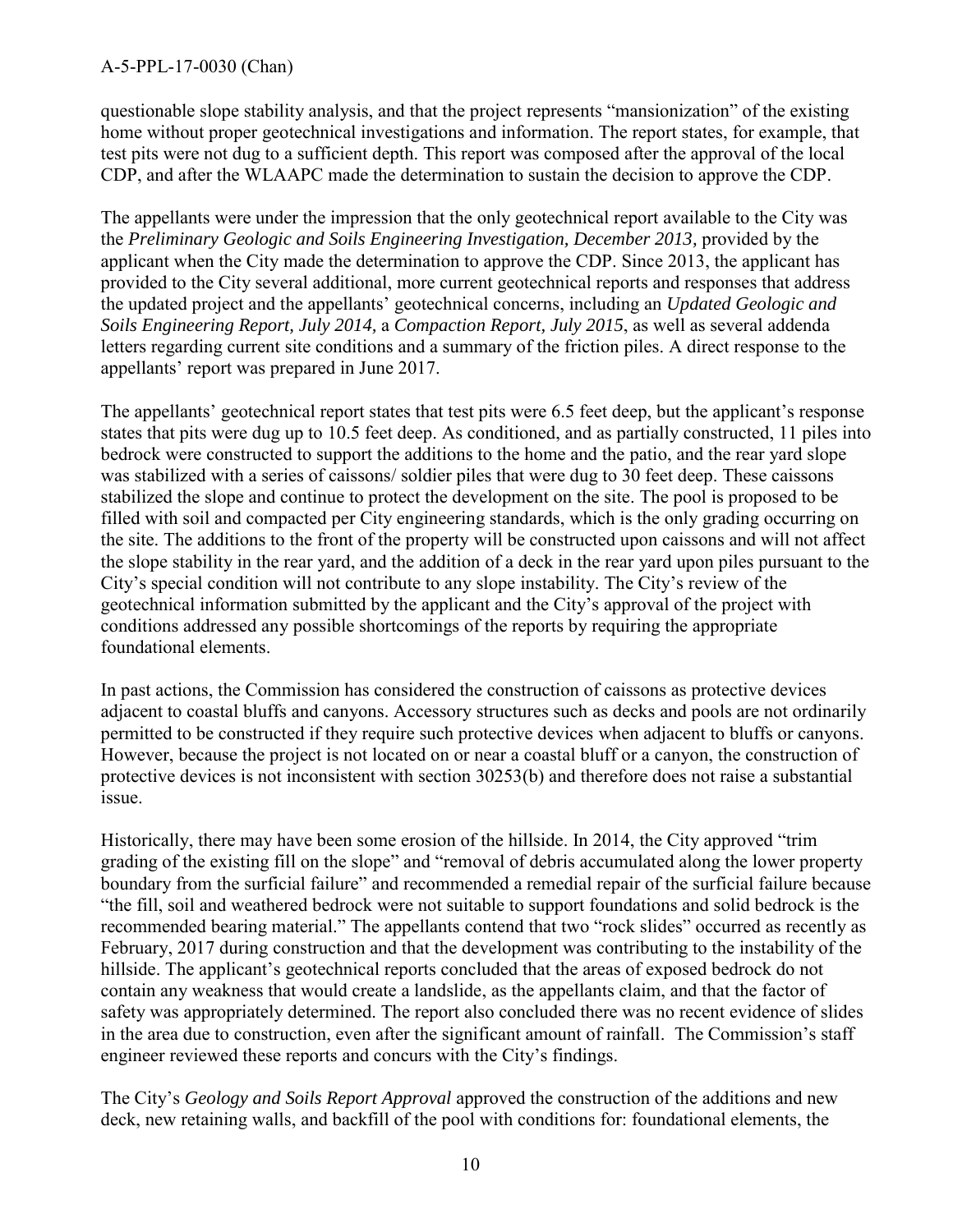remedial repair, drainage, and a condition that if the "principal structure is altered in excess of 50% of its replacement value, the entire site shall be brought up to current code standards."

In regards to "mansionization," the City has a Baseline Hillside Ordinance (BHO) that imposes development standards upon residential development located along hillsides. The BHO contains required standards regarding setbacks, height limits, lot coverage, grading, etc. which is applicable to this site. The City's Baseline Mansionization Ordinance (BMO) established development standards for residential development not located along hillsides or in the Coastal Zone and focuses on size and height limitations. The Baseline Mansionization Ordinance does not apply to this site.

Effective March 17, 2017, both the BHO and BMO standards were modified to establish new regulations regarding the size and bulk of new and enlarged homes in order to limit out-of-scale development in single family neighborhoods, and to further regulate grading and earth import/export in designated Hillside Areas, which would apply to this site. Because the CDP for this project was approved by the City before the establishment of the modified BHO regulation, that regulation did not apply to this project.

The appellants' geologist asserts that the City is allowing the development to maintain non-conforming elements that affect the safety of the property which contribute to the "Mansionization." It is not clear what non-conforming elements specifically are present in the development, as neither the appellants nor their geologist explained any existing non-conformities. As stated above, according to the City's *Geology and Soils Report Approval*, if the principal structure is altered in excess of 50% of its replacement value than the entire site shall be brought up to current code standards, as conditioned by the local CDP (condition #7) (**[Exhibit 4](https://documents.coastal.ca.gov/reports/2017/7/W13h/W13h-7-2017-exhibits.pdf)**). Therefore, if the building department further discovers that the development exceeds the scope of the approvals, the applicant will be required to correct all nonconforming elements.

Regardless of the conditions on the CDP, both ordinances are local ordinances only and because the City of Los Angeles does not have a certified LCP, these ordinances are not part of the standard of review for CDPs. The standard of review for the local CDP is the Coastal Act. The City appropriately did not make any findings regarding either ordinance in the CDP, and therefore this does not raise a substantial issue.

In conclusion, the conditioned foundational elements will minimize risk to life and property and will assure stability and structural integrity. The project is not located on a coastal bluff, and the geotechnical reports indicate that the development will have a minimum 1.5 factor of safety and will not create nor contribute significantly to erosion, geologic instability or destruction of the site. The project is consistent with Section 30253 of the Coastal Act, and therefore, there is no substantial issue.

Applying the five factors listed in the prior section clarifies that the appeal raises no "substantial" issue with respect to Chapter 3 of the Coastal Act, and therefore, does not meet the substantiality standard of Section 30625(b)(1).

The first factor in determining whether the appeal raises a substantial issue is the degree of factual and legal support for the local government's decision that the development is consistent or inconsistent with the Coastal Act. As indicated above, WLAACP's conclusion was supported by substantial